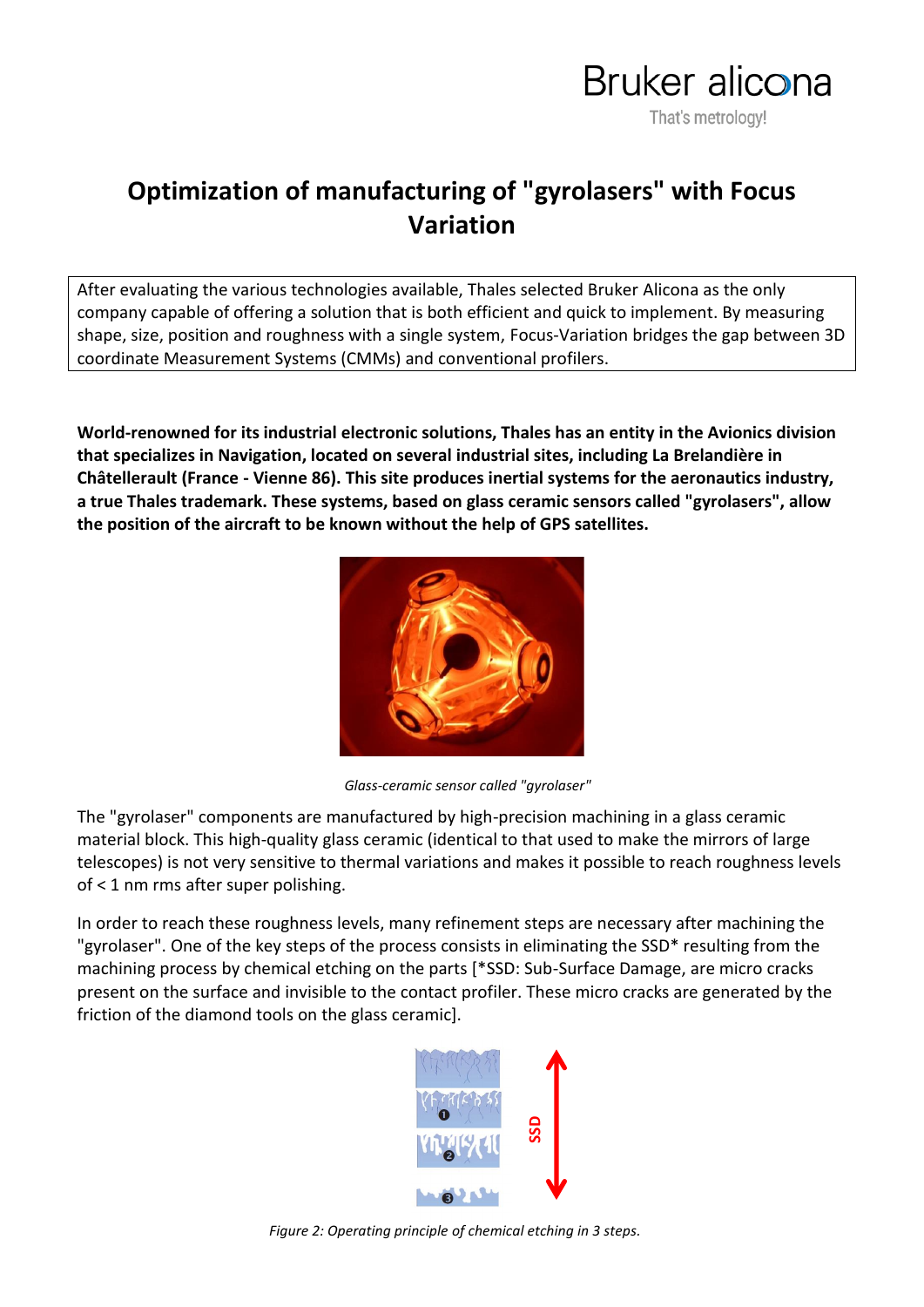## **Measure shape, size, position & roughness with one single system**

In order to correctly control the chemical etching process and the amount of material removed, it is necessary to precisely know the roughness of the workpieces after machining and before chemical etching.

After evaluating the various technologies available, Thales selected Bruker Alicona as the only company capable of offering a solution that is both efficient and quick to implement. By measuring shape, size, position and roughness with a single system, Focus-Variation bridges the gap between 3D coordinate Measurement Systems (CMMs) and conventional profilers.

## **Efficiency and implementation speed**

Based on precise technical specifications, the choice was quickly made for a 6-axis collaborative robot equipped with an R25 (Compact Cobot) measuring head. "The main difficulty consisted in structuring the control programs, bypassing access problems and meeting cycle times", says François Cuvillier, Gyrolaser Product Line Indrustrialization Manager at Thales AVS. Thanks to the joint work of the Thales AVS and Bruker Alicona teams, the equipment was quickly validated and put into production.



*Etching speed vs. bath use before and after setting up the Compact Cobot by Bruker Alicona*



*Compact Cobot, by Bruker Alicona, located in the metrology room at Thales AVS Châtellerault la Brelandière and equipped by the company Rhonax (Thyez 74 France /www.rhonax.fr).*

## **Towards a fully automated production**

Thales is participating with many other manufacturers in the Aerospace Factory of the Future project, a French collaborative research platform aimed at imagining and implementing all the technologies that will make aerospace factories more competitive over the next fifteen years. Current developments thus seek to make autonomous production cells, by connecting all the production elements together,